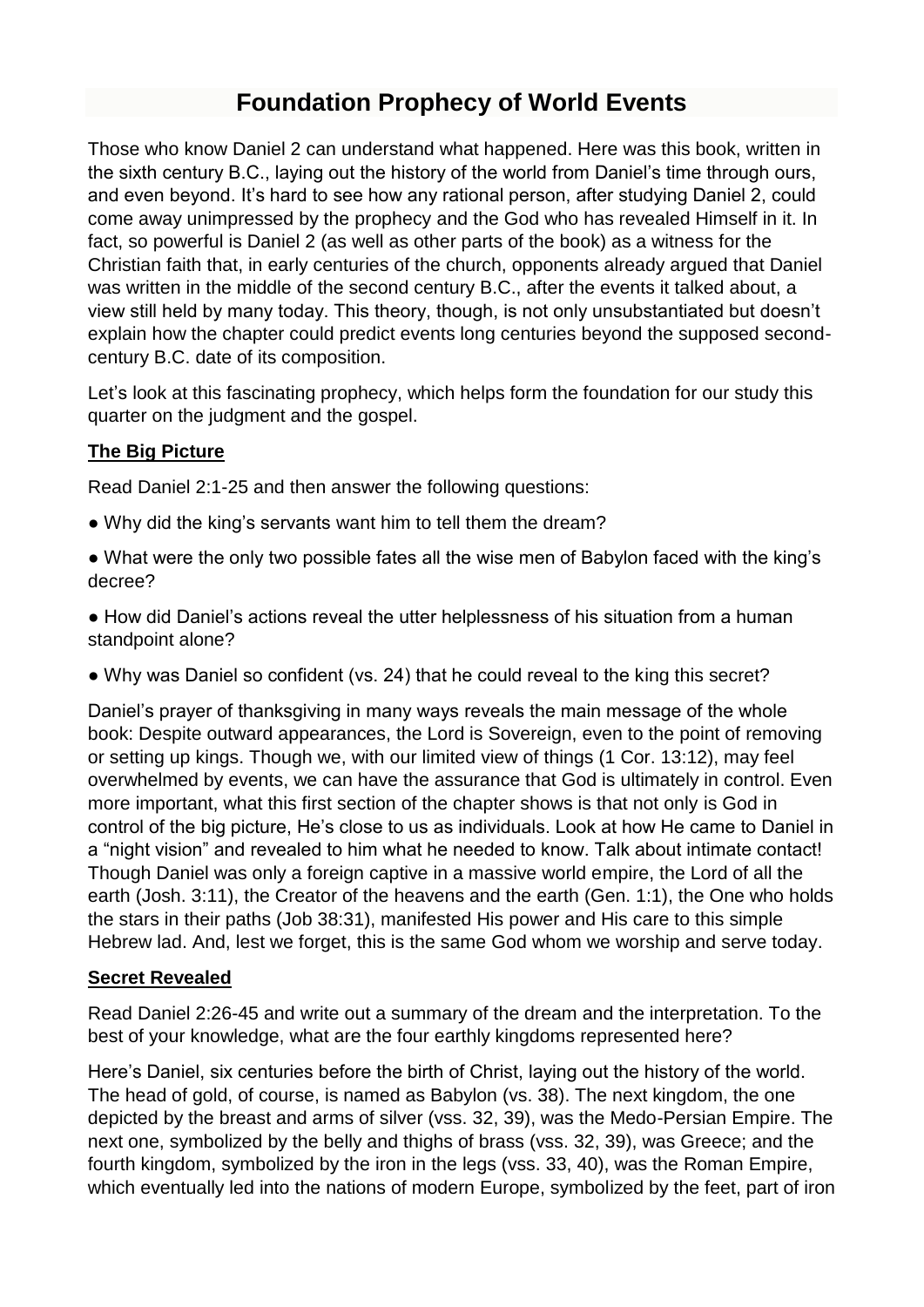and part of clay (vss. 33, 41-43). This is not some Adventist scenario: Jewish and Christian Bible students for many centuries have long interpreted Daniel 2 in this manner.

Daniel 2 unfolds a sweeping panorama of history, an unbroken succession of world powers beginning more than five centuries before Christ and ending sometime in the future, when God's eternal kingdom will be established after Christ's return. Thus, Daniel 2 takes us to the end of the world as we now know it. Those who limit it and its prophecies to events prior even to the first advent of Christ are severely misinterpreting a foundational teaching of the chapter, not to mention (as we'll see) the entire book. Daniel, without question, is a book that unfolds events right up to the second coming of Christ, and beyond. It truly is, as it says in other places, dealing with the time of "the end" (Dan. 8:17, 19; 12:4, 9, 13).

The authenticity of Daniel is beyond question. First, it is part of the inspired Scriptures. Second, Jesus advised His disciples to pay heed to Daniel's prophecy as end-time events drew near (Matt. 24:15, Mark 13:14). If Jesus accepted Daniel as an inspired authority, should we do less? This week we begin a series of studies on Daniel as it relates to God's plan of history and His way of concluding that plan. This particular study concentrates on Daniel 2 as it speaks of the Lord who is trustworthy, the Lord who controls history, and the Lord of the final judgment.

# **The Lord Who Is Trustworthy**

Daniel 2 begins with Nebuchadnezzar and his forgotten dream. The king believed the dream had an important message for him, but none of Babylon's wise men could assist him. There was, however, Daniel, who knew that in moments of calm or crisis there is only One who is trustworthy. So, he turned to God before he went to the king (Dan. 2:20-23). Prayer preceded the revelation and interpretation of the king's forgotten dream. Daniel's remarkable appeal teaches us to remember that because God is in control, all is safe.

### **Four facts stand out in this prayer**:

(1) Wisdom and power are God's;

(2) God controls "times and seasons," as well as the movements of nations and powers;

(3) "He reveals deep and hidden things," (vs. 22) and those who walk with Him need not fear darkness;

(4) He is a God who answers prayers.

• Our God is trustworthy, indeed!

### **The Lord of History**

"In the word of God the curtain is drawn aside, and we behold, above, behind, and through all the play and counterplay of human interest and power and passions, the agencies of the All-merciful One, silently, patiently working out the counsels of His own will." —Ellen G. White, Prophets and Kings, p. 500. The "play and counterplay of human interest and power" is what we see in Daniel 2.

The golden head of Babylon must give way to the silver chest and arms of Media-Persia, which in turn is overcome by the bronze belly and thighs of Greece. Then comes the iron rule of the Roman Empire, only to be broken into disunited Europe. What this image